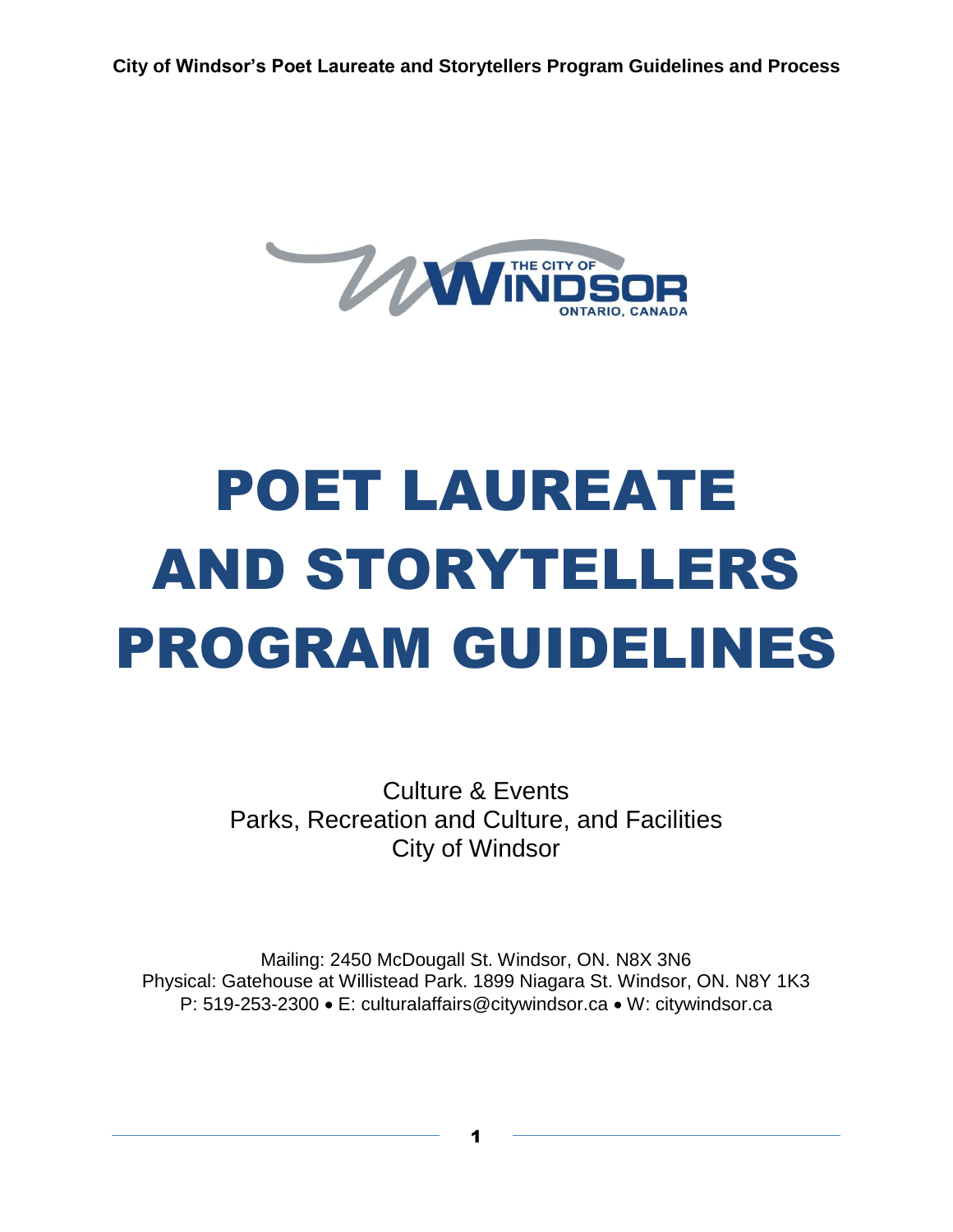# GENERAL INFORMATION

#### **Mission and Vision for CULTURE in the City of Windsor**

Vibrant. Creative. Diverse. Collaborative. Telling *Our* Stories... Sharing *Yours*. The City of Windsor will be a creative and vibrant community that encourages artistic expression, culture-led economic revitalization, heritage preservation, and the celebration of cultural identity and diversity. The City will act as a catalyst and facilitator to ensure the provision of a range of affordable and accessible opportunities for engagement in cultural activities, services, initiatives and facilities as we work together to build up a base of unique cultural assets and experiences for residents, visitors, investors and businesses.

We work in the arts, culture and heritage sectors... the *creative community*. Culture is alive and thriving in our City, winding its way through every aspect of our daily lives, shaping who we are and what is amazing about our community.

#### **Mission and Vision of the Poet Laureate and Storytellers Program**

The City of Windsor's Poet Laureate and Storytellers program aims to be a model for Canadian communities for what is possible with a truly innovative, responsive and engaging program to celebrate the literary arts through the written and spoken word. Creators appointed to posts in the program will share stories through poetry, literature, spoken word and oral-history, and even music and the performing arts to a wide and appreciative audience, thus strengthening the public's relationship to the literary arts, storytelling, culture and heritage.

Through the positions of **Poet Laureate Emeritus**, **Poet Laureate**, **Youth Poet Laureate**, **Indigenous Storyteller**, and **Multicultural Community Storyteller**, the program will showcase diverse, important, relevant and creative literary artists through innovative events and initiatives that connect the community to the program.

Windsor's Poet Laureate and Storytellers program seeks to celebrate the contributions of literary and spoken word artists to the cultural life of our broader community, and to meet the needs of the culturally-rich, diverse, and evolving community in Windsor. Through this program, we are able to gather, preserve and share the unique Windsor stories that shape our community, today and into the future.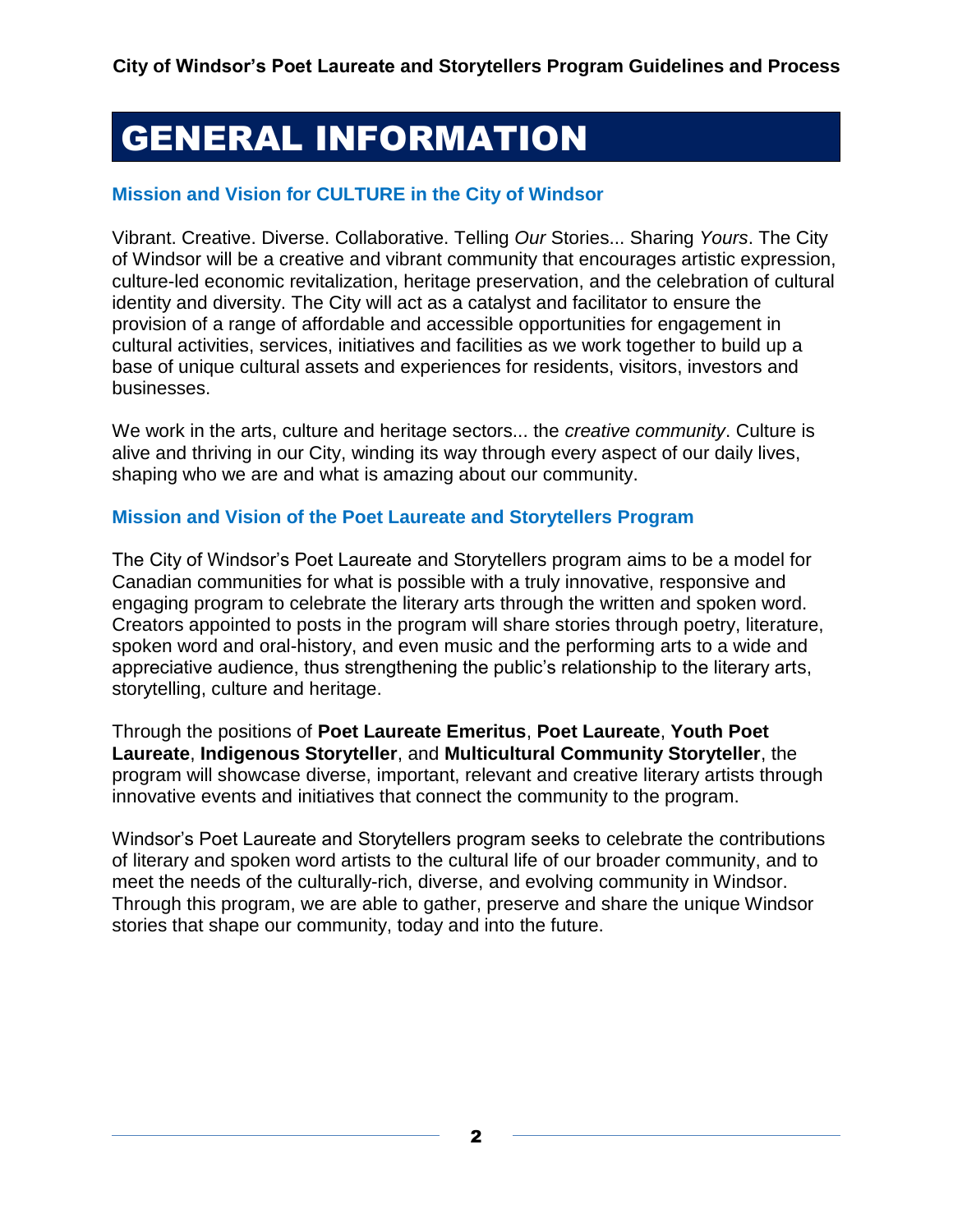# POET LAUREATE POSITIONS

## **Poet Laureate Emeritus Position Information – Marty Gervais**

The Poet Laureate Emeritus is an honorary role within the Poet Laureate and Storytellers program. The position will be held in perpetuity by Marty Gervais, Windsor's inaugural poet laureate, who is credited with helping to shape the successful program through two consecutive terms as Poet Laureate. Marty Gervais lent credibility to the program and increased public awareness of, and engaged with the literary arts and Windsor's creative community by committing to a mandate of telling Windsor's story. Since being appointed Poet Laureate Emeritus, Marty Gervais has continued to support the program by partnering with the Poet Laureate, mentoring the Youth Poet Laureate, working with local schools to engage young poets, supporting emerging and mid-career poets through the writing and publication of their works, participating in key City initiatives connected to poetry and the literary arts, and by organizing and participating in several high-profile programs and events, including the annual *Poetry at the Manor*  that welcomes poets laureate from across Canada to present to Windsor audiences.

#### **Duties, Roles and Responsibilities of the Poet Laureate Emeritus:**

The duties of the Poet Laureate Emeritus include:

- To serve as an ambassador for poetry, literature, literacy, and the literary arts;
- create artistic work that reflects Windsor's people, places, sites, identity, and/or the life of the city;
- produce at least one original work for specific events or occasions identified by the City each year;
- make public presentations of their work at least once a year;
- work with City Administration and the current Poet Laureate and Storytellers program team to produce at least one poetry event a year;
- participate in the literary life of the City to raise the visibility of literacy, poetry, and spoken word; and
- be willing to mentor those serving in the Poet Laureate and Storytellers program.

**Term:** The Poet Laureate Emeritus is an honorary term, held in perpetuity.

**Honorarium & Funding:** The Poet Laureate Emeritus will receive \$1,000 per year as an honorarium, payable in two installments, one at the start of the term, and one at the mid-point of the term. The Poet Laureate Emeritus will also have access to funding for initiatives through the Culture Operating Budget, in consultation with Administration.

The position of Poet Laureate Emeritus is an honour bestowed and does not represent a position of employment with the Corporation of the City of Windsor. This honorarium is intended to support the Poet Laureate and Storytellers program and projects set forth within the program, and is not intended to cover living costs.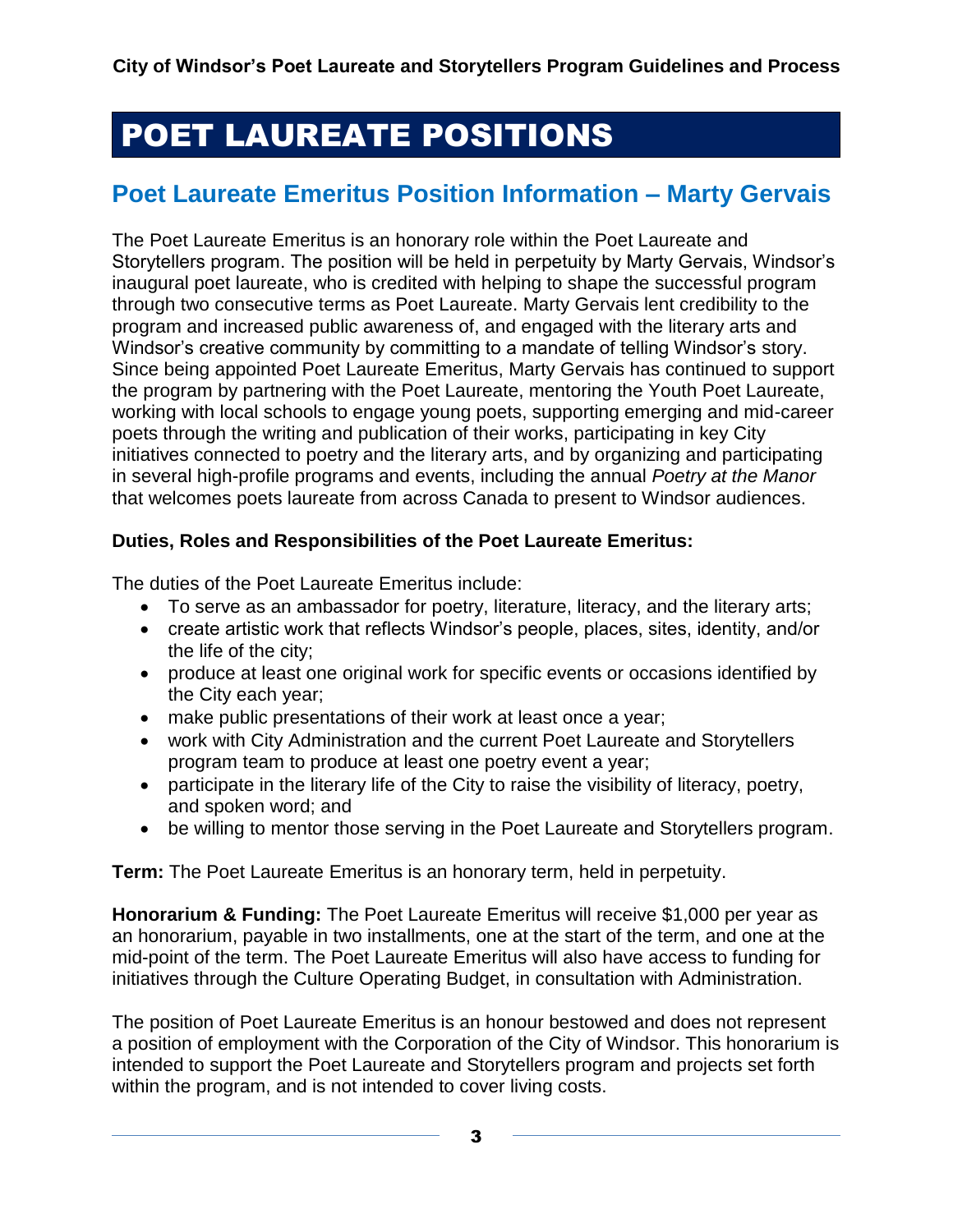### **Poet Laureate Position Information**

The Poet Laureate position will serve to honour a poet (aged 25 years and older) who writes excellent poetry and focuses on themes that are relevant to the people who live in the City of Windsor. This poet will serve as an ambassador for the arts, culture and heritage sectors in the City of Windsor, and help to celebrate poetry and the arts – particularly the literary arts. As an ambassador for poetry and literature, the Poet Laureate will be invited to attend municipal events to share works and raise the profile of the literary arts in Windsor.

#### **Duties, Roles and Responsibilities of the Poet Laureate:**

The duties of the Poet Laureate include:

- To serve as an ambassador for poetry, literature, literacy, and the literary arts;
- create artistic work that reflects Windsor's people, places, sites, identity, and/or the life of the city;
- produce at least three original works for specific events or occasions identified by the City each year;
- make public presentations of their work at least three times a year;
- work with City Administration to produce at least one poetry event a year;
- participate in the literary life of the City to raise the visibility of literacy, poetry, and spoken word; and
- be willing to mentor the Youth Poet Laureate as part of their shared term length.

**Term:** The City of Windsor Poet Laureate will serve in the position for a period of approximately four years.

**Honorarium:** The Poet Laureate will receive \$2,500 per year as an honorarium, payable in three installments, issued on a quarterly basis. The Poet Laureate will also have access to funding for initiatives through the Culture Operating Budget, in consultation with Administration.

The position of Poet Laureate is an honour bestowed and does not represent a position of employment with the Corporation of the City of Windsor. This honorarium is intended to support the Poet Laureate and Storytellers program and projects set forth within the program, and is not intended to cover living costs.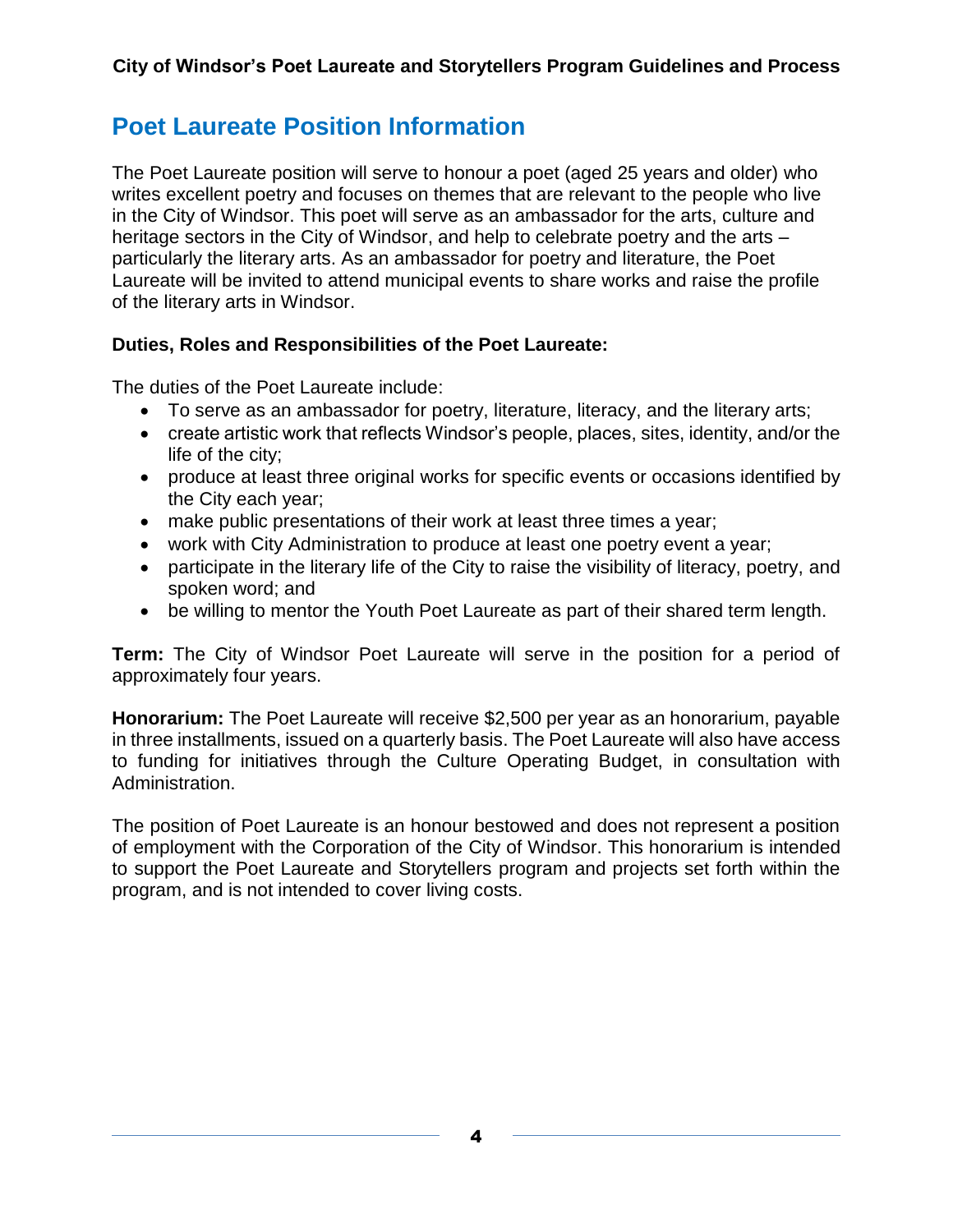## **Youth Poet Laureate Position Information**

The Youth Poet Laureate position will serve to honour a youth poet (aged 14 to 24 years), who writes excellent poetry and focuses on themes that are relevant to youth who live in the City of Windsor. This poet will provide a strong youth voice, and will reach out to other youth to inspire interest in poetry and the arts – particularly the literary arts. As an ambassador for youth, poetry, language and the arts, the Youth Poet Laureate will be invited to attend municipal events to share works and increase engagement of youth with the arts.

#### **Duties, Roles and Responsibilities of the Youth Poet Laureate:**

The duties of the Youth Poet Laureate include:

- To serve as an ambassador for youth, poetry, literature, literacy, and the literary arts;
- create artistic work that reflects Windsor's young people, places, sites, identity, and/or the life of the city's youth;
- produce at least two original works for specific events or occasions identified by the City each year;
- make public presentations of their work at least two times a year;
- work with City Administration to produce at least one community youth poetry event a year;
- participate in the literary life of the City to raise the visibility of youth, literacy, poetry, and spoken word; and
- be willing to be mentored by the Poet Laureate during their shared term length.

**Term:** The Youth Poet Laureate will serve in the position for a period of approximately two years.

**Honorarium:** The Youth Poet Laureate will receive \$1,000 per year as an honorarium, payable in two installments, one at the start of the term, and one at the mid-point of the term. The Youth Poet Laureate will also have access to funding for initiatives through the Culture Operating Budget, in consultation with Administration.

The position of Youth Poet Laureate is an honour bestowed and does not represent a position of employment with the Corporation of the City of Windsor. This honorarium is intended to support the Poet Laureate and Storytellers program and projects set forth within the program, and is not intended to cover living costs.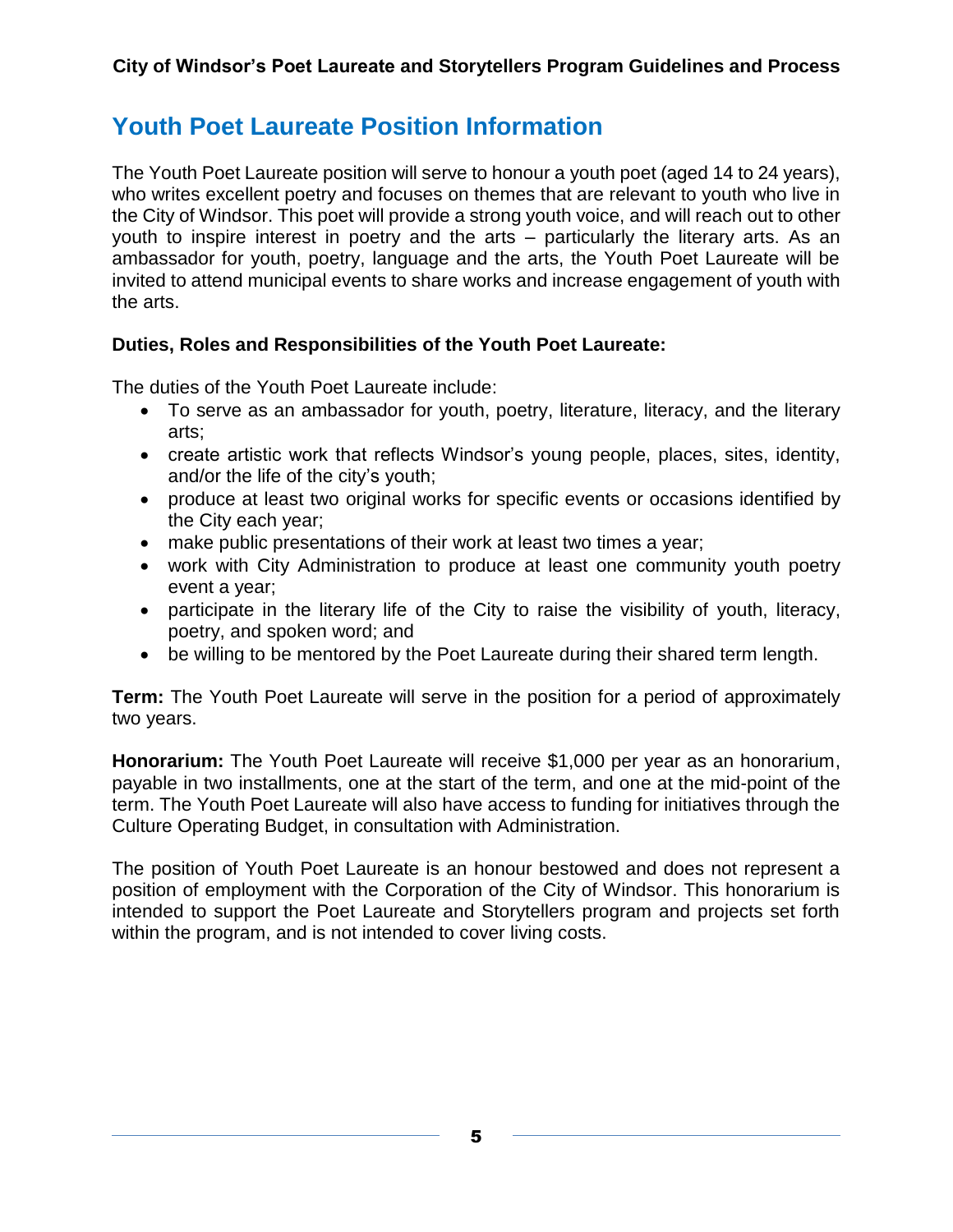# INDIGENOUS STORYTELLER POSITION

### **Indigenous Storyteller Position Information**

The Indigenous Storyteller position will serve to honour an Indigenous storyteller (aged 25 years and older) who is recognized and respected by their community as a storyteller creating and presenting through the art of storytelling, in traditional and contemporary ways, utilizing spoken word, oral-history, music, dance, performing arts, etc. The Indigenous storyteller will work to instill a knowledge of the mind, body, and soul in connection to the earth through stories that are rooted in the land and have the capacity to convey entire histories and worldviews in interactive, educational, and immersive ways. As an ambassador for Indigenous peoples, communities, and the arts, the Indigenous storyteller will be invited to attend municipal events, to share works, and to engage in initiatives that provide opportunities to build cultural awareness, meaningful relationships, and new audiences across ethnic and cultural borders.

#### **Duties, Roles and Responsibilities of the Indigenous Storyteller:**

The duties of the Indigenous Storyteller include:

- To serve as an ambassador for Indigenous peoples, communities, traditional and contemporary storytelling, and interpretation and sharing of oral history;
- create artistic work that reflects through storytelling, music, dance, the performing arts, etc. – Windsor's Indigenous peoples, communities, places, sites, identity, and/or the life of the city's Indigenous communities;
- produce at least two works for events/occasions identified by the City each year;
- make public presentations of their work at least two times a year;
- work with City Administration to produce at least one community project a year;
- participate in the cultural and artistic life of the City to raise the visibility of and increase inclusion for Indigenous peoples and communities; and
- be willing to work and present alongside others serving in the program during their shared term length.

**Term:** The City of Windsor's Indigenous Storyteller will serve in the position for a period of approximately two years.

**Honorarium:** The Indigenous Storyteller will receive \$2,000 per year as an honorarium, payable in two installments, one at the start of the term, and one at the mid-point of the term. The Indigenous Storyteller will also have access to funding for initiatives through the Culture Operating Budget, in consultation with Administration.

The position of Indigenous Storyteller is an honour bestowed and does not represent a position of employment with the Corporation of the City of Windsor. This honorarium is intended to support the Poet Laureate and Storytellers program and projects set forth within the program, and is not intended to cover living costs.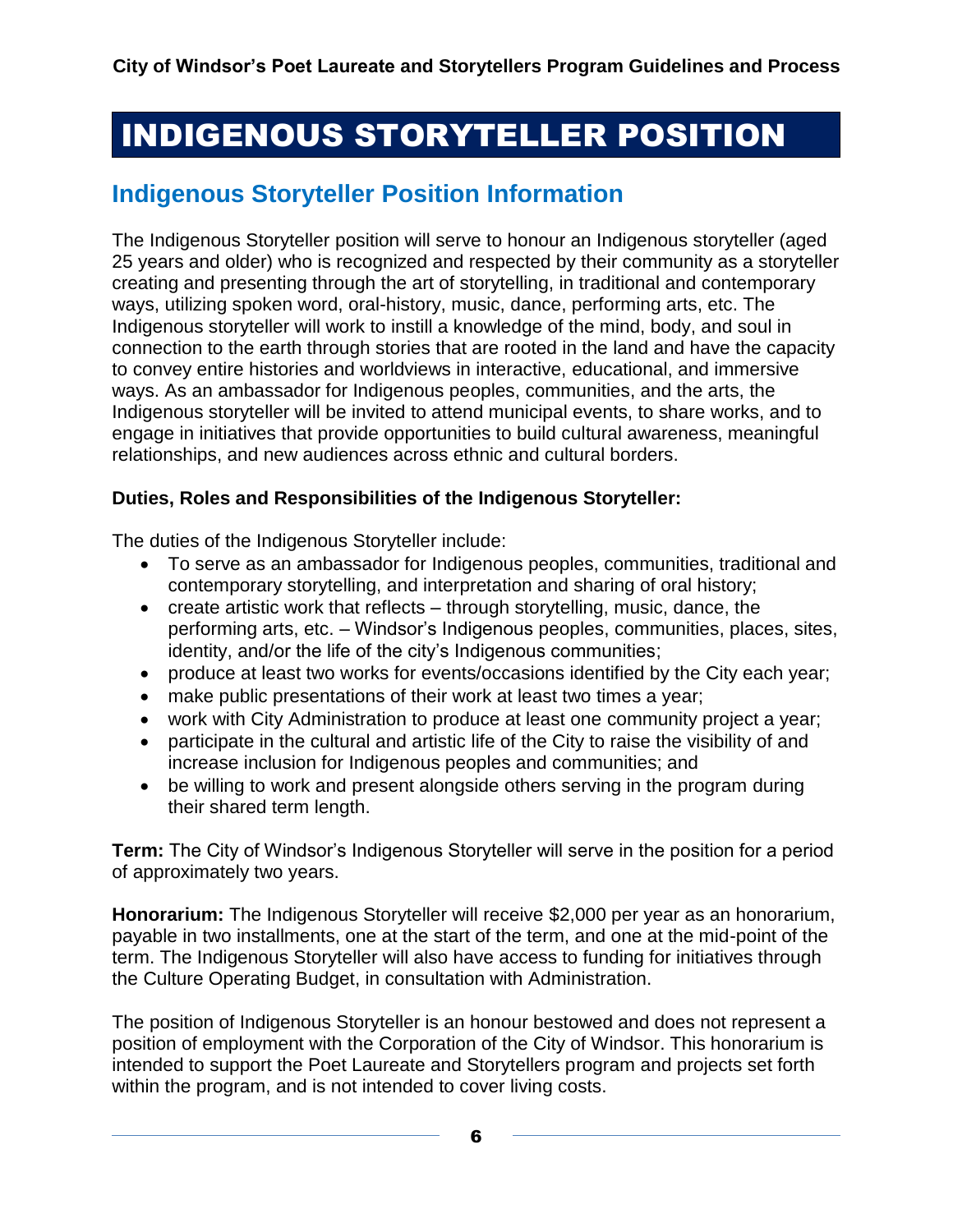# MULTICULTURAL COMMUNITY STORYTELLER POSITION

# **Multicultural Community Storyteller Position Information**

At the heart of a city build on the value of inclusion and the principle of mutual respect, are the stories of the individuals and families that make up Windsor's tapestry. They are stories of Indigenous, African, French, Italian, Indian, Muslim, Polish, Asian individuals and families, to name just a few, who call the City of Windsor home. The Multicultural Storyteller position will serve to honour a Multicultural storyteller (aged 25 years and older) who is recognized and respected as a storyteller creating and presenting through the art of storytelling, in traditional and contemporary ways, utilizing spoken word, oralhistory, music, dance, performing arts, etc. As a member of one of the over 100 cultures present in the City of Windsor, the Multicultural storyteller will work to create a more welcoming and inclusive community by sharing diverse cultures, experiences, traditions, and stories that help to celebrate our differences and similarities. As an ambassador for Windsor's rich and diverse community, the Multicultural storyteller will be invited to attend municipal events, to share works, and to engage in initiatives that provide opportunities to build cultural awareness, meaningful relationships, and new audiences across ethnic and cultural borders.

#### **Duties, Roles and Responsibilities of the Multicultural Community Storyteller:**

The duties of the Multicultural Community Storyteller include:

- To serve as an ambassador for Windsor's diverse and multicultural communities, and of traditional and contemporary storytelling;
- create artistic work that reflects through storytelling, music, dance, the performing arts, etc. – Windsor's diverse people, places, sites, identity, and/or the life of the city's multicultural communities;
- produce at least two works for events/occasions identified by the City each year;
- make public presentations of their work at least two times a year;
- work with City Administration to produce at least one community project a year;
- participate in the cultural and artistic life of the City to raise the visibility of and increase inclusion for multicultural peoples and communities; and
- be willing to work and present alongside others serving in the program during their shared term length.

**Term:** The City of Windsor's Multicultural Community Storyteller will serve in the position for a period of approximately two years.

**Honorarium:** The Multicultural Community Storyteller will receive \$2,000 per year as an honorarium, payable in two installments, one at the start of the term, and one at the mid-point of the term. The Multicultural Community Storyteller will also have access to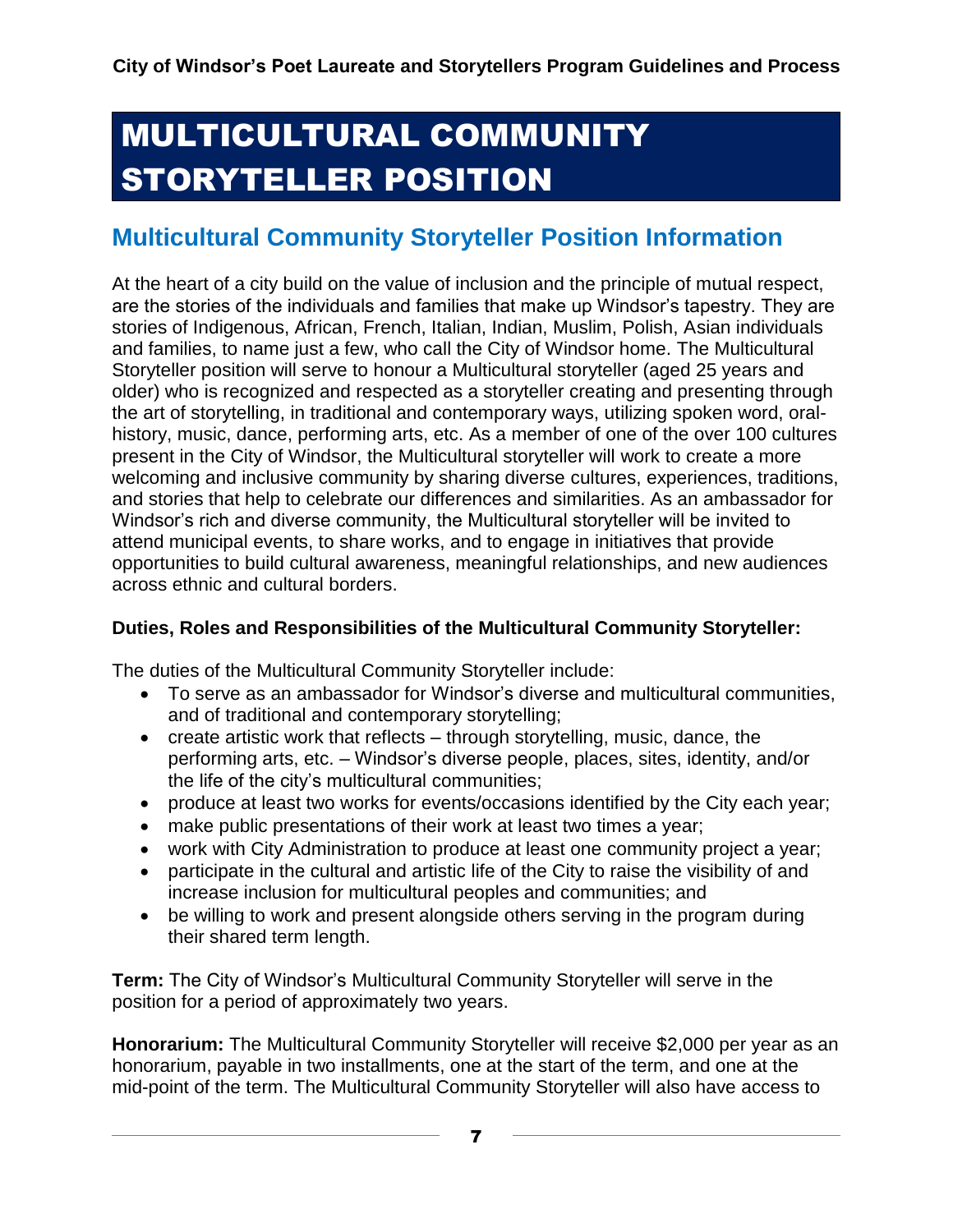funding for initiatives through the Culture Operating Budget, in consultation with Administration.

The position of Multicultural Community Storyteller is an honour bestowed and does not represent a position of employment with the Corporation of the City of Windsor. This honorarium is intended to support the Poet Laureate and Storytellers program and projects set forth within the program, and is not intended to cover living costs.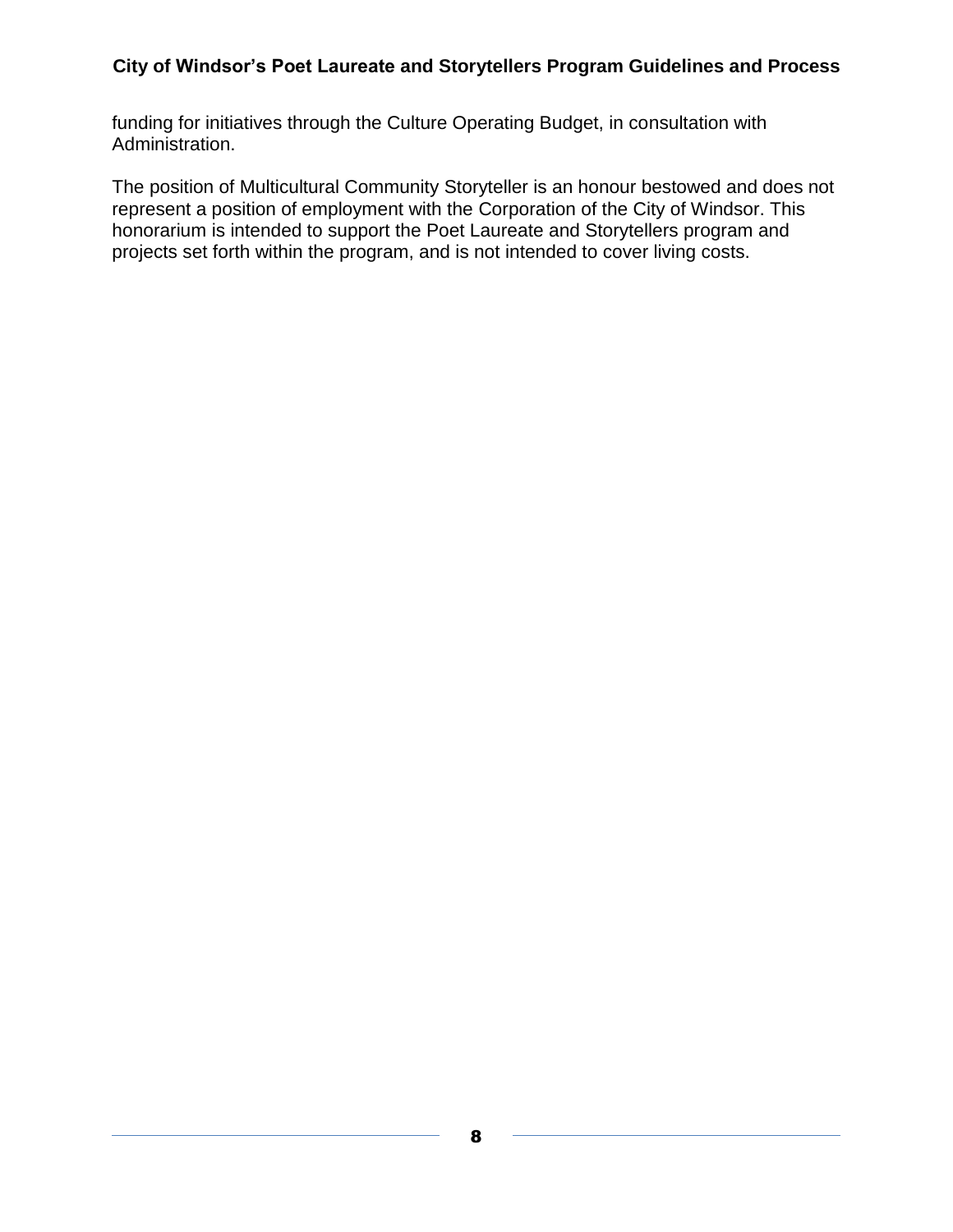# **Eligibility Requirements for ALL Program Positions**

Poet Laureate, Youth Poet Laureate, Indigenous Storyteller, and Multicultural Community Storyteller candidates must all:

- Be nominated, OR self-nominate (apply) to serve in the role;
- meet the age requirements as outlined;
- be a resident of the City of Windsor;
- be a recognized poet, spoken word artist, or storyteller with an established or developing body of work;
- be recognized for having a keen interest in poetry or storytelling and the literary and performing arts;
- have the ability to be an ambassador for literacy, poetry, storytelling, writers, spoken word artists, and the literary and performing arts; and
- be willing to fulfill the duties and responsibilities of the positions as outlined.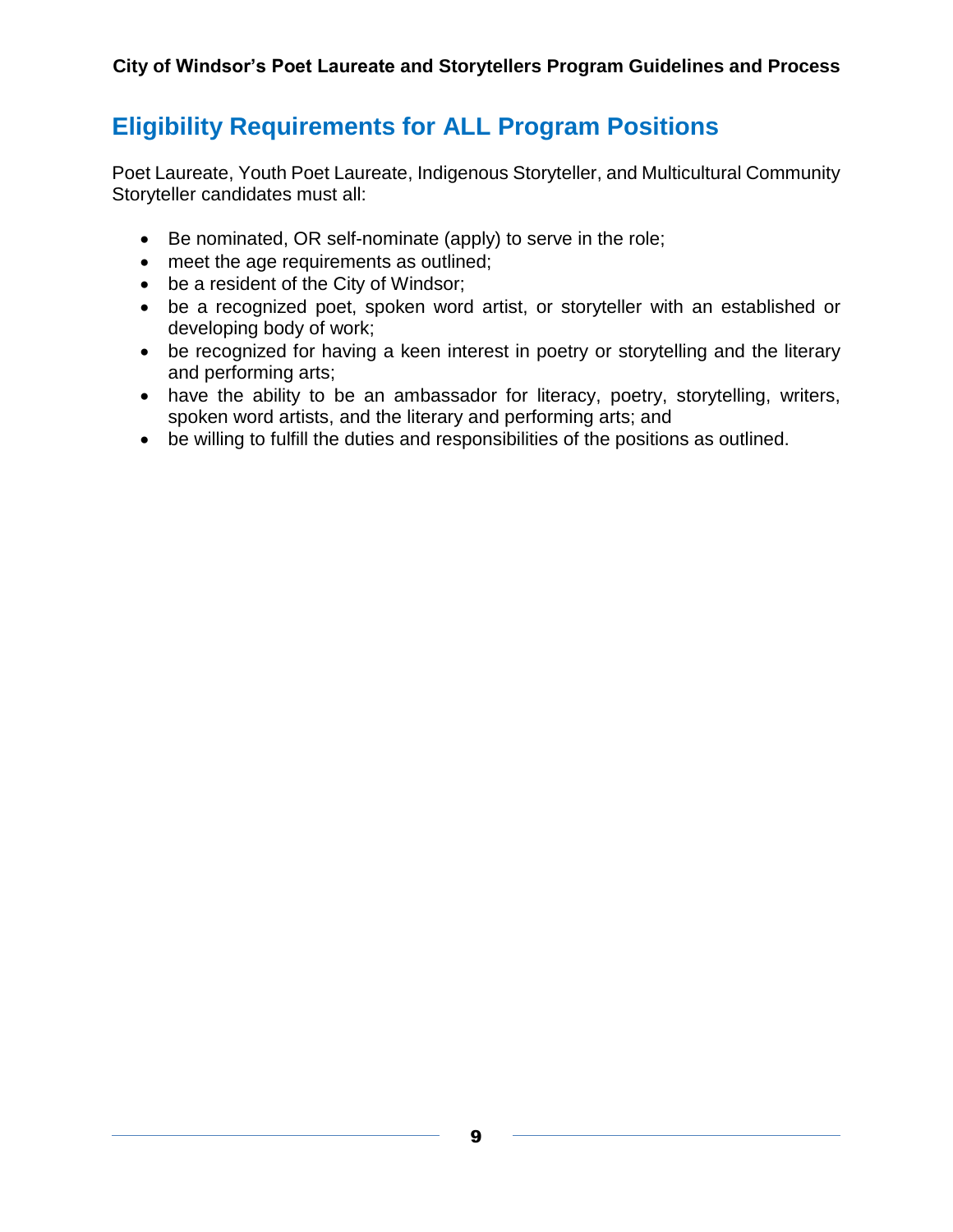## **Nomination/Application Process for ALL Program Positions**

All candidates must complete the Poet Laureate and Storytellers Program Submission Form. This form can be downloaded at [www.citywindsor.ca.](http://www.citywindsor.ca/)

Nomination/Application packages **may be submitted either as hard copies** *or*  **electronic copies via email**.

Hard copy submissions must be sent by mail/courier to the City of Windsor's Culture Office.

Electronic copies must be sent via email to [culturalaffairs@citywindsor.ca.](mailto:culturalaffairs@citywindsor.ca)

Either hard copies *or* electronic copies of all completed required forms, along with supporting materials must be received by the City of Windsor's Culture Office no later than 3:00 p.m. on the submission deadline date. **Late submissions will not be accepted or assessed**.

#### **Candidates will submit:**

#### **For Poet Laureate positions:**

- Completed and signed Submission Form;
- Work sample(s) not to exceed six pages;
- Resume or Curriculum Vitae (CV) not to exceed two pages;
- Two Reference Letters in support of the nomination/application; and
- An explanation of what the nominee/applicant would do with their role as Poet Laureate or Youth Poet Laureate – not to exceed one page or 500 words.

#### **For Storyteller positions:**

- Completed and Signed Submission Form;
- Work sample(s) in the form of: documents, images, recordings, video files or links, web links, CD, audio files, etc.;
- Resume or Curriculum Vitae (CV) not to exceed two pages;
- Two Reference Letters in support of the nomination/application; and
- An explanation of what the nominee/applicant would do with their role as Indigenous Storyteller or Multicultural Community Storyteller – not to exceed one page or 500 words.

#### **Candidates must submit to only one of the available positions, and may not submit to more than one position simultaneously.**

Submissions to the City of Windsor's Poet Laureate and Storytellers program are subject to the *Freedom of Information and Protection of Privacy Act*. The personal information is collected under the authority of the *Municipal Act, Section 10*.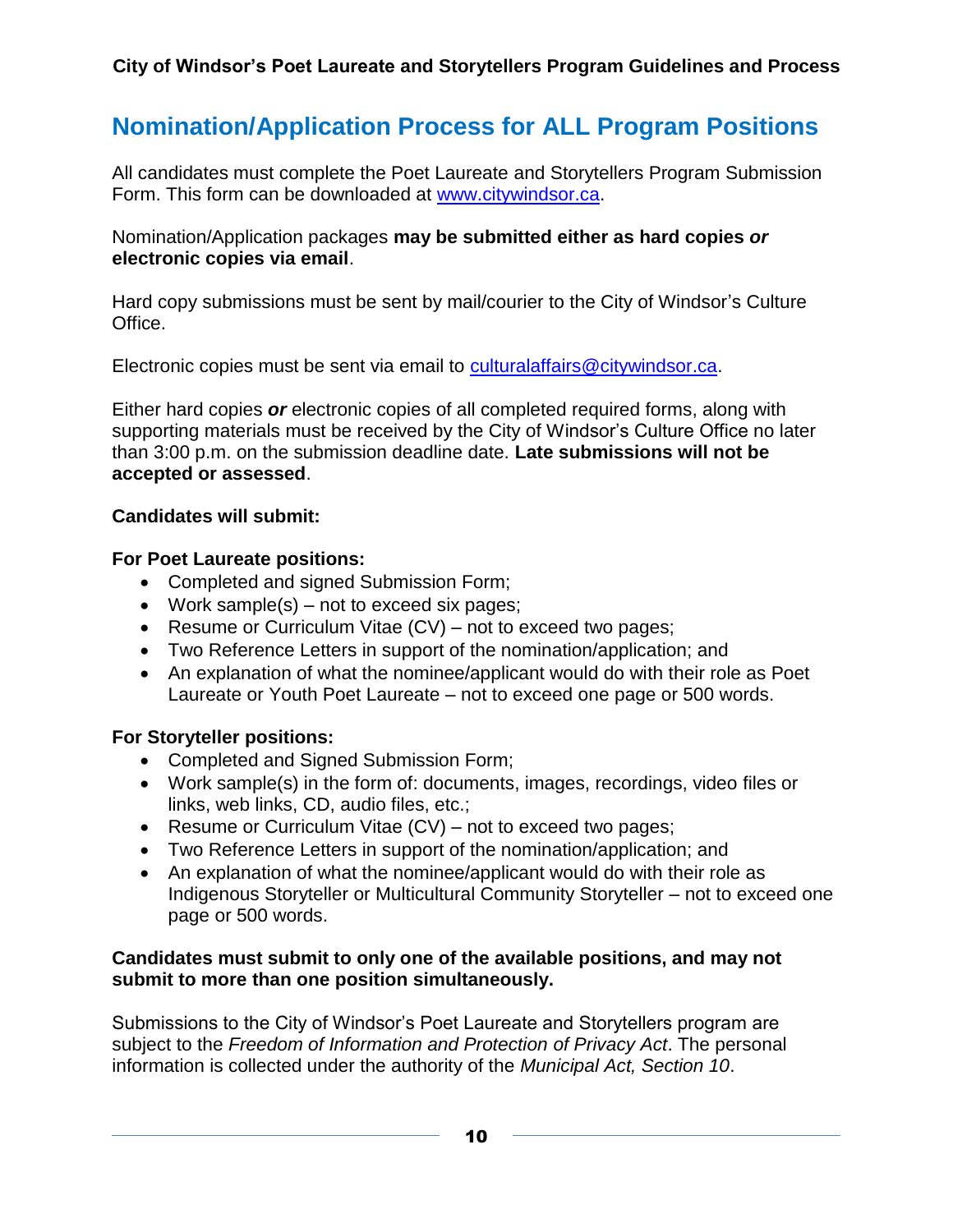This personal information may be used for the purpose of processing the submission form and may become part of the public agenda at a City Council meeting or Committee meeting. Questions about this collection may be directed to the Manager of Culture & Events, 519-253-2300 ext. 2726 or by mail to:

Freedom of Information Coordinator Office of the City Clerk, Room 530 350 City Hall Square West Windsor, ON N9A 6S1

If someone is nominating a Poet Laureate, Youth Poet Laureate, Indigenous Storyteller, or Multicultural Community Storyteller, **we ask that they inform the nominee in advance so that the nominee has adequate time to submit the supporting documents along with the package.**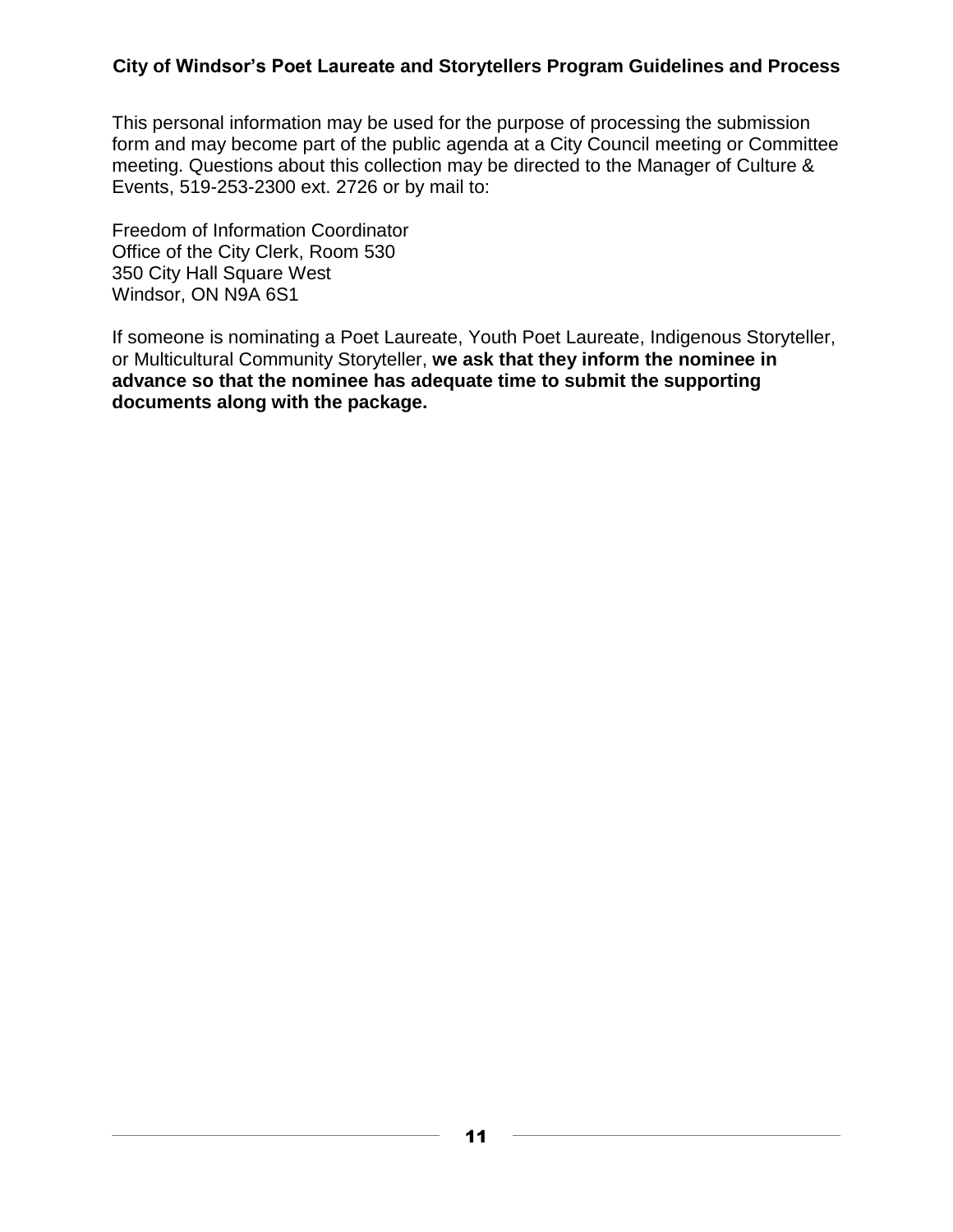# **The Selection Committee**

In order to continue to develop the Poet Laureate and Storytellers program in the City of Windsor, it is important to ensure that community partners and professional organizations be included in the selection process.

The Culture & Events department will oversee a committee for the nomination/application and adjudication process for the selection of a Poet Laureate, Youth Poet Laureate, Indigenous Storyteller, and Multicultural Community Storyteller.

#### **Poet Laureate and Youth Poet Laureate Positions Selection Committee:**

The committee will consist of at least five Windsor representatives, and *may* include:

- Windsor's Poet Laureate Emeritus;
- the current Windsor Poet Laureate;
- the current Windsor Youth Poet Laureate;
- an organization or individual member of the local literary arts community;
- a member of the staff of the Windsor Public Library;
- a local bookseller or publisher;
- a representative of the Arts Council Windsor & Region; and
- a member of City Council.

#### **Indigenous Storyteller, and Multicultural Community Storyteller Positions Selection Committee:**

The committee will consist of at least five Windsor representatives, and *may* include:

- Windsor's Poet Laureate Emeritus, Poet Laureate, or Youth Poet Laureate;
- the current Indigenous Storyteller;
- the current Multicultural Community Storyteller;
- an organization or individual member of the local Indigenous communities;
- a member of the staff of the Multicultural Council of Windsor and Essex County;
- a member of the staff of the Windsor Public Library;
- a member of the staff of Museum Windsor, specializing in Indigenous stories;
- a representative from the University of Windsor's Aboriginal Education Centre Turtle Island; and
- a member of City Council.

All Poet Laureate and Storytellers program Selection Committee members will be selected by a panel to include the City of Windsor's Executive Director of Recreation and Culture; and one representive each from the City's Culture & Events department, Planning department, and Finance department.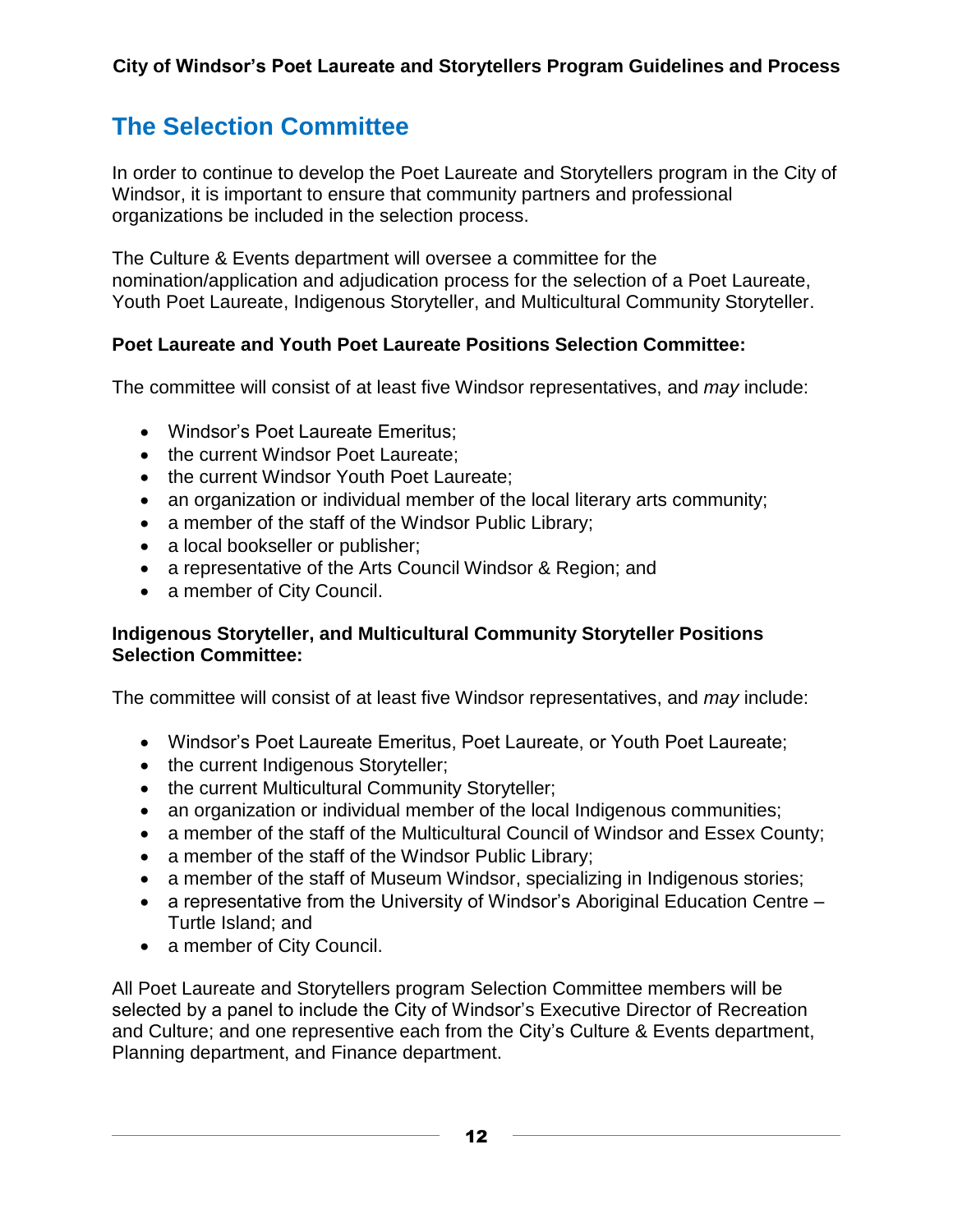All Selection Committee members must keep application contents and assessment discussions confidential, and must not disclose that they have been selected as committee members. Names of committee members will be released with the results at the end of each selection process.

The City of Windsor is particularly concerned with potential conflicts of interest. There are two dimensions of conflict of interest – direct and indirect. There are also two kinds of direct conflict of interest – financial and private.

A committee member is in direct conflict of interest with a particular application if they, or a member of their immediate family (spouse or equivalent, son or daughter, parent, sibling or members of the immediate household), has a *financial interest* in the success or failure of the application. Members of the candidate's immediate family would also be considered in direct conflict.

A committee member is in direct conflict of interest with a particular application if they have a *private interest* in the success or failure of the application. Members of the candidate's immediate family would also be considered in direct conflict. A private interest also includes affiliations or activities that compromise or unduly influence decision making.

Any reason that makes it difficult for a committee member to evaluate an application objectively may create an indirect conflict of interest.

The City will strive to choose committee members who are not in direct conflict of interest with any of the applications being assessed. If a direct conflict of interest becomes apparent, the City will ask the committee member to stand down from the adjudication process. All committee members are asked to sign forms to identify conflicts of interest as a further means of documenting the integrity of the process.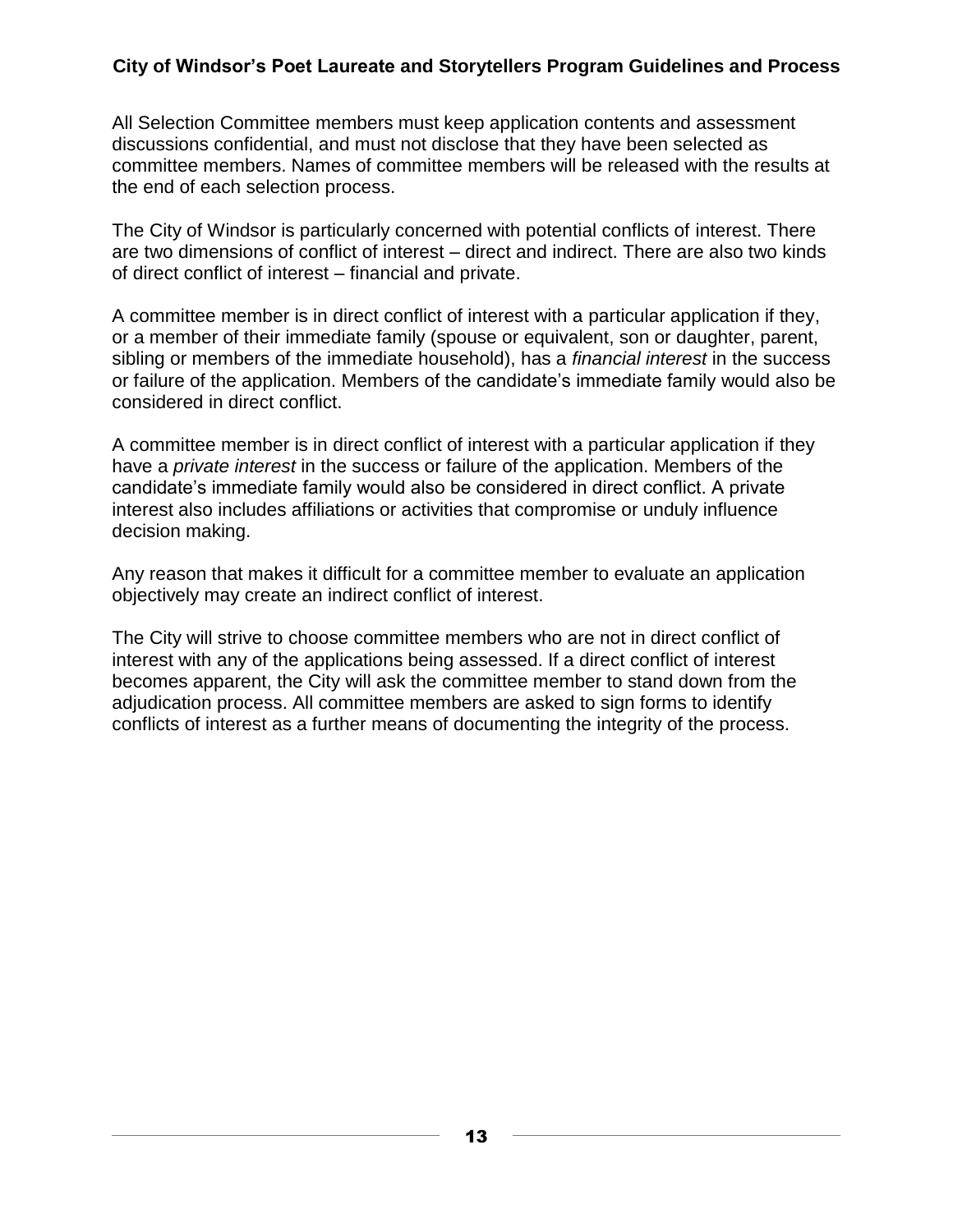# **Adjudication Process and Final Decisions**

Once in place, the Poet Laureate and Storytellers Program Selection Committees will consider candidates' published works, supporting materials, artist resume, and reference letters.

Candidates will be evaluated on the basis of:

- Artistic experience and significant ability in composing poetry, storytelling, presenting oral-history, or using the performing arts as a tool for storytelling;
- contribution to the arts, culture and heritage community in Windsor;
- recognition within their peer community;
- strength of references; and
- ability to fulfill ambassadorial duties.

Poet Laureate and Storytellers Program Selection Committee members will review each application in terms of five (5) assessment categories. Each category has equal weight in assessment. Committee members will rate each category on a five (5) point scale:

- Excellent
- Very good
- Good
- Fair
- Poor

A candidate must reach a standard of **good** in all assessment categories in order to be short-listed and move on to the Interview Phase.

The short-listed candidates will be interviewed in person, or virtually, by the Poet Laureate and Storytellers Program Selection Committee, facilitated by Administration.

#### **City Council, represented by the Mayor, will formally appoint all those selected to serve as Poet Laureate, Youth Poet Laureate, Indigenous Storyteller, or Multicultural Community Storyteller at the end of any given selection round.**